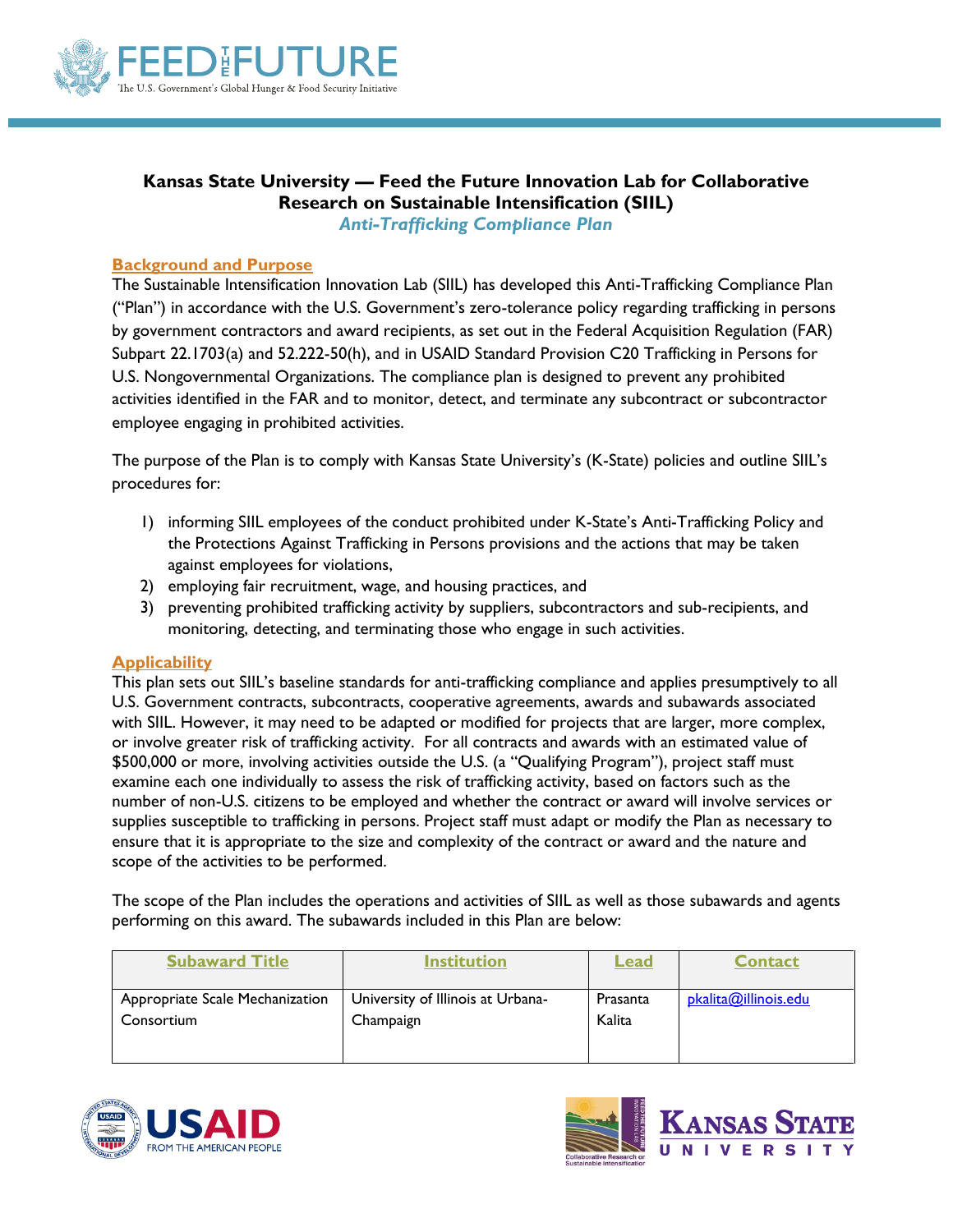| <b>Subaward Title</b>                                                                                                                                                                                                | <b>Institution</b>                                                                                              | <b>Lead</b>                                | <b>Contact</b>                            |
|----------------------------------------------------------------------------------------------------------------------------------------------------------------------------------------------------------------------|-----------------------------------------------------------------------------------------------------------------|--------------------------------------------|-------------------------------------------|
| Digital and Geospatial Farming<br>Systems Tools Consortium                                                                                                                                                           | Kansas State University                                                                                         | Ignacio<br>Ciampitti                       | ciamipitti@ksu.edu                        |
| Pathways of Scaling Agricultural<br>Innovations for Sustainable<br>Intensification in the Polders of<br>Coastal Bangladesh                                                                                           | Kansas State University                                                                                         | Krishna<br>Jagadish<br>and Sudhir<br>Yadav | kjagadish@ksu.edu<br>syadav@irri.org      |
| S-3 Cambodia: Scaling Suitable<br>Sustainable Technologies                                                                                                                                                           | University of Tennessee                                                                                         | Dave Ader                                  | dader@utk.edu                             |
| Improving Food and Nutrition<br>Security of Smallholder Agro-<br>Pastoral Farming Systems by<br>Integrating Crop-Livestock-<br>Human Nutrition in Senegal and<br>Niger                                               | Kansas State University                                                                                         | Doohong<br>Min and<br>Aliou Faye           | dmin@ksu.edu<br>aliouselbe     @gmail.com |
| Center of Excellence on<br>Sustainable Agricultural<br>Intensification and Nutrition                                                                                                                                 | Royal University of Agriculture                                                                                 | Lyda Hok                                   | hoklyda@rua.edu.kh                        |
| Innovation, Research, Extension<br>and Advisory Coordination Hub<br>(iREACH)                                                                                                                                         | Kansas State University and West<br>and Central African Council for<br>Agricultural Research and<br>Development | Nieyibouda<br>Lamien                       | n.lamien@coraf.org                        |
| Economic Impact of Improved<br><b>Bean Varieties in Central</b><br>America and USA                                                                                                                                   | Michigan State University and the<br>International Center for Tropical<br>Agriculture                           | Mywish<br>Maredia<br>and Byron<br>Reyes    | maredia@msu.edu<br>b.reyes@cgiar.org      |
| Sustainable Intensification<br>Through Better Integration of<br>Crop and Livestock Production<br>Systems for Improved Food<br>Security and Environmental<br>Benefits in Sahelian Zone of<br>Burkina Faso (2014-2019) | International Livestock Research<br>Institute                                                                   | Augustine<br>Ayantude                      | a.ayantunde@cgiar.org                     |
| Women in Agriculture Network<br>(WAgN) Cambodia: Gender- &<br>Ecologically-Sensitive Ag<br>$(2014-2019)$                                                                                                             | Pennsylvania State University                                                                                   | Rick M.<br><b>Bates</b>                    | Rmb30@psu.edu                             |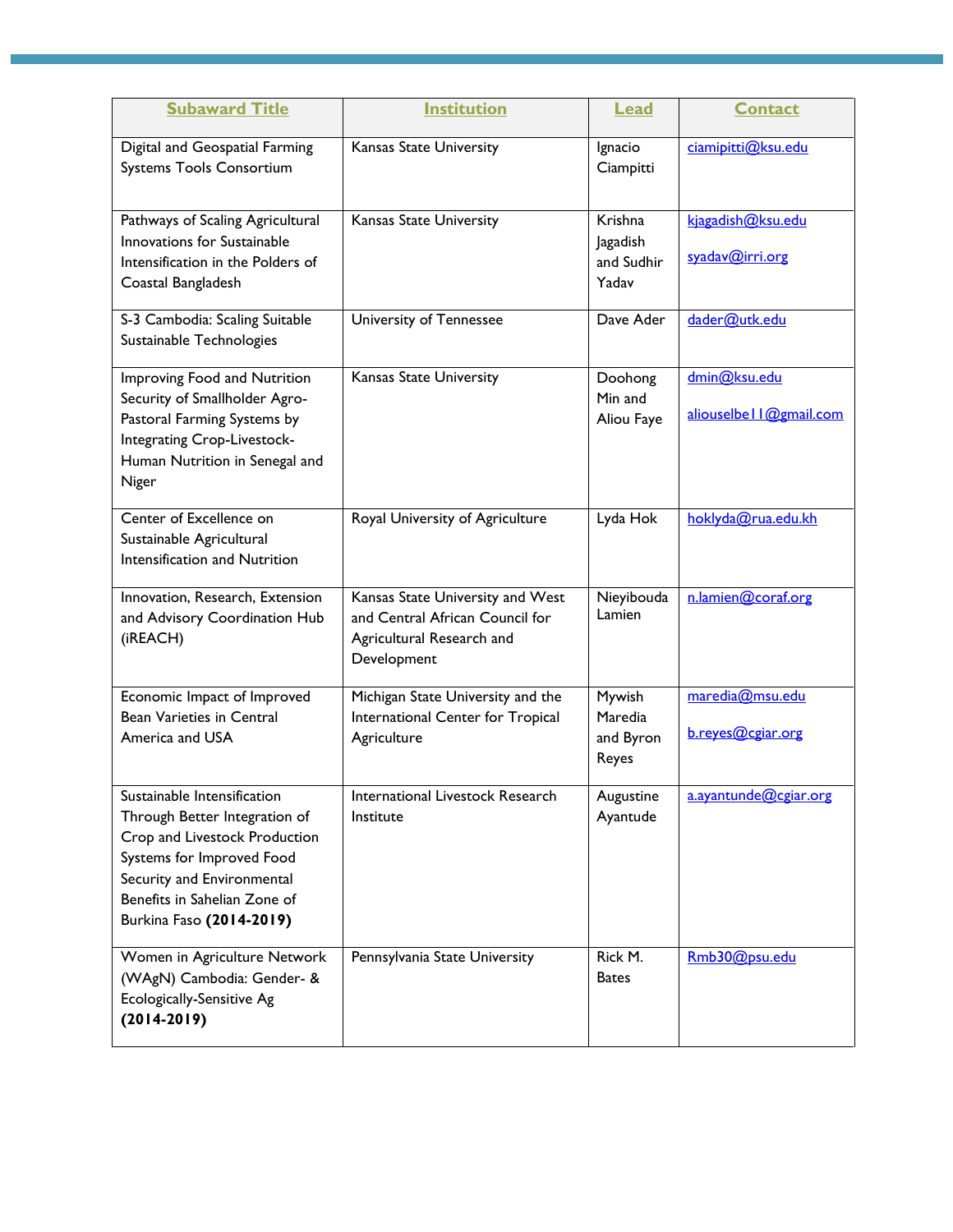| <b>Subaward Title</b>                                                                                                         | Institution               | Lead                     | <b>Contact</b>         |
|-------------------------------------------------------------------------------------------------------------------------------|---------------------------|--------------------------|------------------------|
| Sustainably Intensified Production<br>Systems Impact on Nutrition<br>$(2014-2019)$                                            | Texas A&M University      | <b>Neville</b><br>Clarke | n-clarke@tamu.edu      |
| Raising Crop Response:<br>Bidirectional Learning to Catalyze<br>Sustainable Intensification at<br>Multiple Scales (2014-2019) | Michigan State University | Sieg Snapp               | snapp@msu.edu          |
| Geospatial and Farming Systems<br><b>Research Consortium</b><br>$(2014-2019)$                                                 | <b>UC</b> Davis           | Robert<br>Hijmans        | rhijmans@ucdavis.edu   |
| Policy Research Consortium<br>$(2018-2021)$                                                                                   | <b>Rutgers University</b> | Carl Pray                | cpray@sebs.rutgers.edu |

## **Employee Awareness Program**

SIIL has adopted the Kansas State University Anti-Trafficking Policy ("Policy") that reflects the provisions prohibiting trafficking-related activities, describes the actions SIIL may take against employees and agents who violate the Policy, and sets out the procedure for reporting and investigating Policy violations.

SIIL has the Policy posted on its website [\(http://www.k-state.edu/siil/\)](http://www.k-state.edu/siil/) for external purposes and in the SIIL Reporting Hub, where it can be accessed by all SIIL personnel at any time.

Upon initial adoption, all SIIL personnel will be notified of the Policy via an institution-wide email containing a link to the Policy with instructions to access and review it. Thereafter, SIIL will send annual email reminders to all personnel directing them to review the Policy on the SIIL Reporting Hub and summarizing any Policy updates.

All new personnel are required to read and acknowledge the Policy at the time of hire and must also review the informational materials provided through the [Blue Campaign on the Homeland Security](https://www.dhs.gov/blue-campaign/library)  [Website.](https://www.dhs.gov/blue-campaign/library)

SIIL also will conduct specialized training on the Anti-Trafficking Provisions, the Policy, and the Compliance Plan on an as-needed basis.

## **Recruitment and Wage Plan**

SIIL strictly prohibits the use of any misleading or fraudulent recruitment practices during the recruitment of employees or offering of employment to employees. SIIL employees must fully and accurately disclose, in a format and language accessible to the employee, all key terms and conditions of employment, including wages and benefits, work location, living conditions, housing and associated costs (where provided or arranged by SIIL), significant costs to be charged to the employee, and, if applicable, the hazardous nature of the work.

SIIL prohibits the use of recruiters that do not have trained employees, or that do not comply with all labor laws of the country where the recruitment takes place.

SIIL prohibits charging recruitment fees to any employee.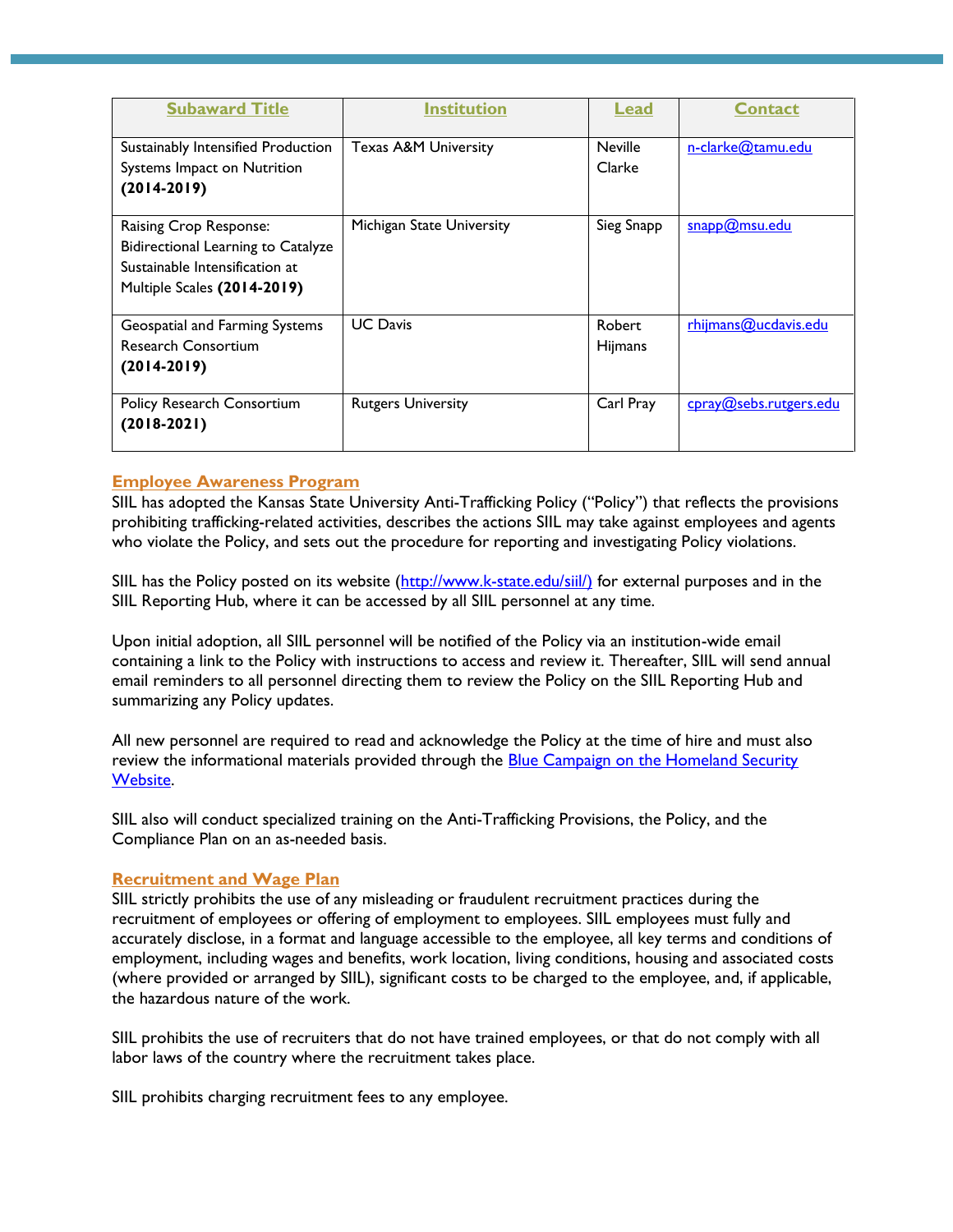SIIL will pay to all employees, associated with its award and subawards, wages that meet applicable hostcountry legal requirements, or will explain any variance.

Where required by law or contract, SIIL will provide to every employee an employment contract, recruitment agreement or other required work document, written in a language the employee understands, containing all required information about the terms of conditions of employment, which may include, by way of example, the work description, wages, work location, living accommodations and associated costs, time off, transportation arrangements, grievance process, the content of applicable laws and regulations prohibiting trafficking in persons, and the prohibition on recruitment fees. If the employee must relocate to perform the work, SIIL will provide the required work document at least five (5) days prior to relocation.

SIIL prohibits destroying, concealing, confiscating or otherwise denying any employee access to his or her identity or immigration documents.

SIIL will provide or pay the cost of return transportation at the end of employment for any employee who is not a national of the country where the work took place and was brought into that country by SIIL for purposes of working on a covered U.S. Government contract or award.

SIIL will provide or pay the cost of return transportation at the end of employment for any employee who is not a U.S. national and was brought into the U.S. for purposes of working on a covered U.S. Government contract or award, if payment of such costs is required under existing temporary work programs or pursuant to a written agreement with the Worker for portions of contracts and awards performed outside the U.S.

#### **Housing Plan**

In situations where SIIL provides housing to employees, the housing will meet host country housing and safety standards.

#### **Reporting Requirements and Procedure**

All SIIL personnel are required to report any suspected trafficking-related activity or violation of the Kansas State University Anti-Trafficking Policy, without fear of retaliation, to the Kansas State University Office of Institutional Equity (OIE), which can be contacted at 785-532-6220 or [equity@ksu.edu.](mailto:equity@ksu.edu)

SIIL personnel and subcontractor personnel who believe they or others have been subjected to prohibited trafficking-related activities must report the activity as outlined above, and may also contact the Global Human Trafficking Hotline at 1-844-888-FREE or [help@befree.org.](mailto:help@befree.org)

SIIL strictly prohibits retaliation against any SIIL employee who reports prohibited trafficking-related activity or other violations of this policy, or who cooperates with any internal or government investigations of such reports. SIIL personnel who engage in any form of retaliation against those who report prohibited trafficking-related activities or other violations of this policy are subject to disciplinary action, up to and including termination of employment and/or termination of the subawardee or contractor relationship.

SIIL has also established a performance monitoring, detection, and remediation program to identify and address on an ongoing basis, any violations of the requirements of FAR 22.1703(a) and the Kansas State University Anti-Trafficking Policy. This will include an approval process for all SIIL related expenditures for subawards before expenditures are made, and every 180 days SIIL will spot check several past expenditures to detect any questionable activities and/or irregularities. If any are found, SIIL will notify